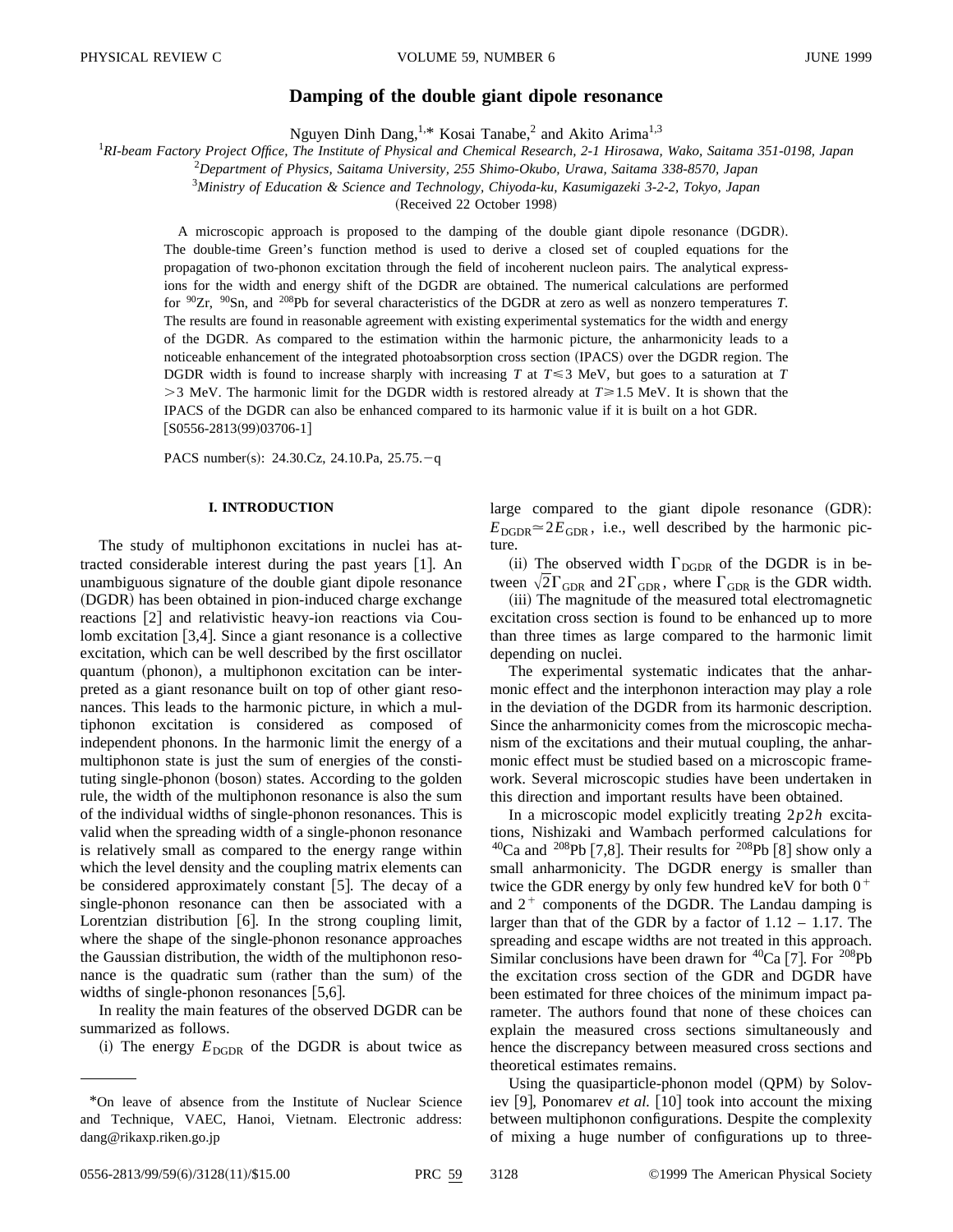phonon states, the numerical results are found to be very close to the predictions by the harmonic picture. The strength distributions of  $0^+$  and  $2^+$  components of the DGDR look almost identical.

Going beyond the random-phase approximation (RPA), Lanza *et al.* [11] studied the anharmonicity in the DGDR by mixing two-phonon states among themselves and with onephonon states. They used a boson mapping technique to introduce nonlinear terms in the external field. These nonlinear terms give the possibility for a direct connection between the ground state and two-phonon states. Due to the constructive interplay of both anharmonicity in configuration mixing and nonlinearity in the external field, the results of their calculations for Coulomb excitation show an enhancement in the cross section in the DGDR region by 10% for  $^{208}Pb$  and 20% for  $40$ Ca. Summing up all the contributions coming from the various states in the vicinity of the DGDR and above the isovector giant quadrupole resonance  $(IVGQR)$  $(E>22$  MeV), their calculated cross section for the Pb+Pb reaction at a high incident energy 641 MeV/nucleon became 310 mb, which is fairly close to the experimental value of  $380\pm40$  mb. In recent calculations [12], which included both Coulomb and nuclear excitations of the external field, a 25% enhancement of the cross section of the DGDR has been reported for the  $208Pb + 208Pb$  collision at an intermediate energy of 50 MeV/nucleon.

An alternative approach to the theoretical study of the DGDR has been proposed by Kurasawa and Suzuki  $\lceil 13 \rceil$  via studying the sum rules of the DGDR excited by a two-step dipole process. By setting the DGDR energy to be exactly twice as large compared to the GDR energy (i.e., the harmonic limit for the DGDR energy), the authors derived a constraint for the sum rule of the DGDR, according to which the non-energy weighted sum of strengths (non-EWSS)  $m_Q^{(2)}$ of the DGDR is related to  $m_0^{(1)}$  for the GDR by  $m_0^{(2)}$  $=2\left[m_0^{(1)}\right]^2$ . They also showed that the width of the DGDR is  $\sqrt{2}$  times that of the GDR. However, taking account of the full Hamiltonian including the terms, which contain the sum of products of two  $pp (hh)$  pairs (the scattering term), Dinh Dang *et al.* [14] have shown in a schematic model that there is a possibility of the enhancement of the sum of strength of the DGDR as compared to the harmonic limit, because the anharmonic effects due to the scattering term on the EWSS, being small for the GDR, are found enhanced for the DGDR.

Finally, it has been proposed in Ref.  $[1]$  that another way to compute the anharmonicity is to consider a DGDR built on a hot rather than a ground-state GDR. Since experiment  $[15–17]$  and theory  $[18–21]$  have shown that the thermal effect indeed leads to a sharp increase of the GDR width at low temperatures ( $T \le 3$  MeV) and a saturation of this width at high temperatures  $(T>3$  MeV), this behavior should certainly affect the DGDR. However, numerical estimation of the thermal effect on the DGDR is still absent so far.

A general conclusion from these results can be drawn that the anharmonic effects, being small in average parameters of the DGDR such as the width and the energy, may result in a noticeable change in other characteristics such as the excitation cross section. Except for the harmonic picture where the width and energy of the multiphonon resonance can be derived analytically, all the results for these parameters of the DGDR have been provided so far through rather heavy and elaborate calculations. Meanwhile, in order to have further insight into the mechanism of the DGDR, in our opinion, a simple theoretical approach based on the well-established knowledge of the GDR might be useful. The proposal of such an approach is the main goal of the present paper. For this purpose we will make use of the phonon damping model (PDM), which has been proposed recently and applied quite successfully to describe the behavior of the hot GDR in Refs.  $[18–21]$ . The method of double-time Green's functions employed in this approach will allow one to make a natural extension to the nonzero temperature.

The present paper is organized as follows. In Sec. II the formalism of the approach is derived. Section III is devoted to the analysis and discussion of numerical results. The paper is summarized in Sec. IV, where conclusions are provided.

### **II. FORMALISM**

### **A. General**

The PDM has been proposed and discussed in detail in Refs.  $[18–21]$ . Extending the PDM to the study of the DGDR in the present paper, we hope to be able to explore the possible limit of the applicability and the capability of a model, which has been demonstrated to be effective in describing the behavior of the GDR in hot nuclei.

We use the Hamiltonian of the PDM for the description of the coupling of collective oscillations (phonons) to the field of incoherent nucleon pairs  $[18–21]$ . This Hamiltonian is composed of three terms:

$$
H = \sum_{s} E_{s} a_{s}^{\dagger} a_{s} + \sum_{q} \omega_{q} Q_{q}^{\dagger} Q_{q} + \sum_{s,s',q} F_{ss'}^{(q)} a_{s}^{\dagger} a_{s'} (Q_{q}^{\dagger} + Q_{q}).
$$
\n(2.1)

The first term on the right-hand side (rhs) of Eq.  $(2.1)$  is the field of independent single particles, where  $a_s^{\dagger}$  and  $a_s$  are creation and destruction operators of a particle or hole state with energy  $E_s = \epsilon_s - \epsilon_F$ . The energy  $\epsilon_s$  is the single-particle energy and  $\epsilon_F$  the Fermi energy. We will call the energy  $E_s$ the single-particle energy whenever there is no confusion with  $\epsilon_s$ . The second term stands for the phonon field as the field of harmonic oscillators, where  $Q_q^{\dagger}$  and  $Q_q$  are the creation and destruction operators of a phonon with energy  $\omega_q$ . The last term describes the coupling between the first two terms. The indices *s* and *s'* denote particle  $(p, E_p > 0)$  or hole  $(h, E_h<0)$ , while the index *q* is reserved for the phonon state  $q = {\lambda, i}$  with multipolarity  $\lambda$  (the projection  $\mu$  of  $\lambda$  in the phonon index is omitted for simplicity). Hence, the last term on the rhs of Eq.  $(2.1)$  includes the coupling between the phonon field and all possible *ph*, *pp*, and *hh* pairs. In general, the sums in the last two terms on the rhs of Eq. (2.1) are carried out over  $\lambda \ge 1$ . This form of the model Hamiltonian in Eq.  $(2.1)$  is quite general and common in many microscopic approaches to nuclear collective excitations. The difference is in the way of defining the singleparticle energy  $E_s$ , phonon energy  $\omega_q$ , and phonon structure under a specific effective coupling  $F_{ss}^{(q)}$ . In the QPM [9] or the nuclear field theory (NFT)  $[22]$ , e.g., the coupling vertex  $F_{ss}^{(q)}$  is a sum of products of the coupling strength and the coupling-matrix elements. The coupling strength contains the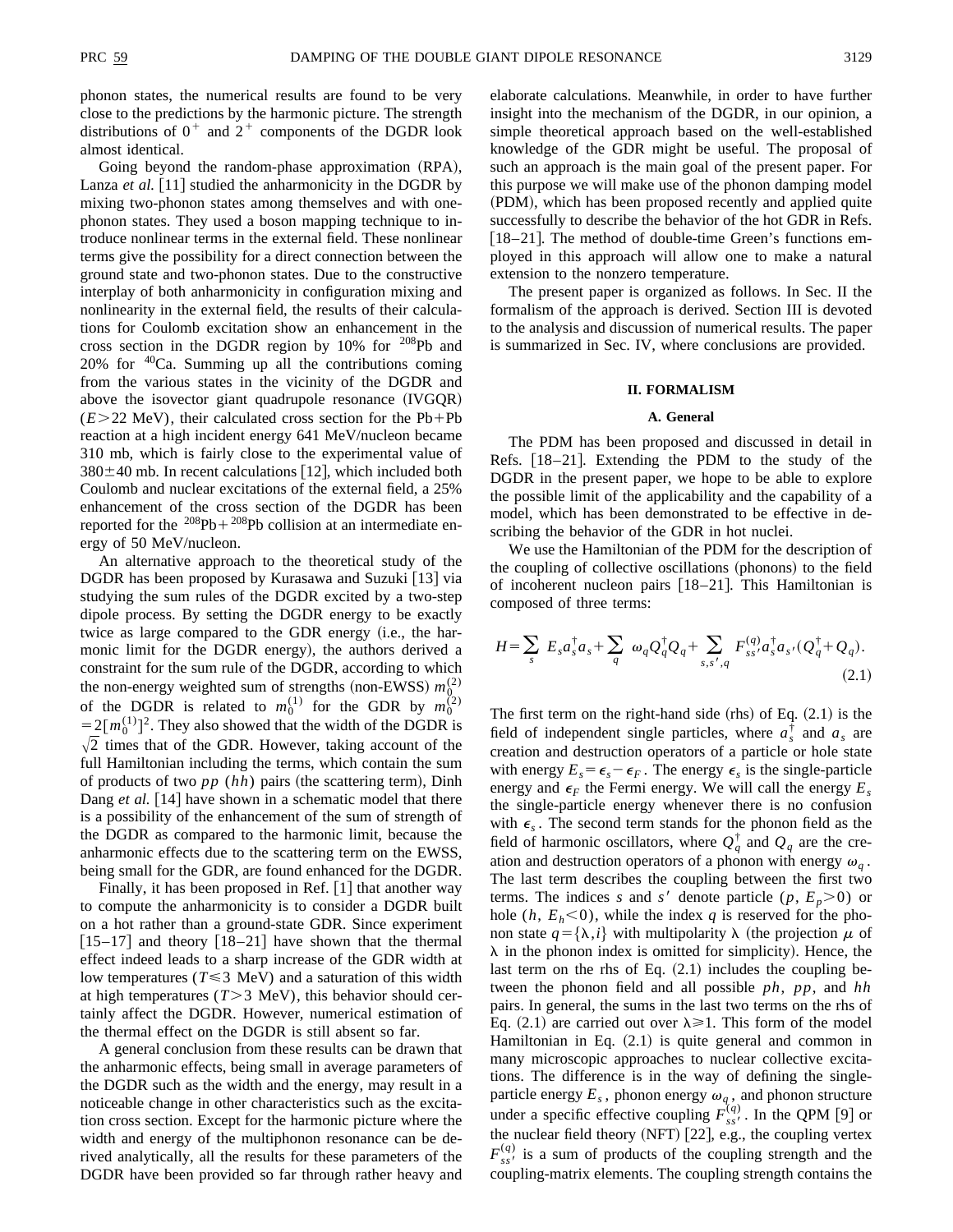RPA amplitudes of *ph* configurations in the collective oscillation. The coupling matrix elements can be obtained through the derivative of the central potential. In the QPM, the phonon operators  $Q_q^{\dagger}$  and  $Q_q$  have the fermion structure, being built from the coherent *ph* or quasiparticle pairs. The form in Eq.  $(2.1)$  has been derived rigorously from the QPM Hamiltonian in Ref. [23]. In the simplest case when the twobody term consists of only a separable isovector dipoledipole interaction, one recovers from Eq.  $(2.1)$  the Hamiltonian, widely used in the literature to describe the g.s. GDR  $\lceil 24 \rceil$ .

We consider the damping of the two-phonon excitation as the result of coupling of two single-phonon excitations, each of which is undergoing the damping due to coupling to incoherent nucleon pairs. In order to study this process, we introduce the following double-time Green's functions which describe:

 $(1)$  The propagation of two free phonons:

$$
G_{q_1q_2;q'_1q'_2}(t-t') = \langle \langle Q_{q_1}(t)Q_{q_2}(t); Q_{q'_1}^{\dagger}(t')Q_{q'_2}^{\dagger}(t') \rangle \rangle. \tag{2.2}
$$

(2) The transition between "nucleon pair  $\otimes$  phonon" and two-phonon configurations:

$$
\mathcal{G}_{ss'q;q'_{1}q'_{2}}(t-t') = \langle \langle a_s^{\dagger}(t)a_{s'}(t)Q_q(t); \mathcal{Q}_{q'_{1}}^{\dagger}(t')Q_{q'_{2}}^{\dagger}(t') \rangle \rangle. \tag{2.3}
$$

In Eqs.  $(2.2)$  and  $(2.3)$  the standard notation for the retarded double-time Green's function is used  $[25,26]$ , which means

$$
\langle \langle A(t); B(t') \rangle \rangle = -i \theta(t - t') \{ \langle A(t)B(t') \rangle \mp \langle B(t')A(t) \rangle \},
$$
\n(2.4)

for any operators  $A(t)$  and  $B(t')$  with  $\langle \ldots \rangle$  denoting the average over the grand canonical ensemble at temperature *T*. According to the standard method  $[26]$ , the equation of motion for the double-time Green's function  $\langle A(t); B(t') \rangle$ with respect to the Hamiltonian *H* can be derived from

$$
i\frac{d}{dt}\langle\langle A(t);B(t')\rangle\rangle = \delta(t-t')\langle[A(t),B(t)]\rangle
$$

$$
+\langle\langle[A(t),H(t)];B(t')\rangle\rangle. \quad (2.5)
$$

The double-time Green's functions are convenient for applications in statistics as they can be analytically continued in the complex plane. This allows one to derive the damping of the resonance as the imaginary part of the polarization operator in a straightforward manner, avoiding the ambiguity in estimating the resonance width via the variation of the second moment  $[21]$ . In Ref.  $[20]$  we have shown that the PDM contains a large class of graphs, including those of the nuclear field theory  $(NFT)$   $[22]$ .

Applying Eq.  $(2.5)$  to function  $(2.2)$  and Hamiltonian  $(2.1)$ , we obtain the following exact equation, which couples function  $(2.2)$  to function  $(2.3)$ :

$$
\begin{split}\ni\frac{d}{dt}G_{q_1q_2;q'_1q'_2}(t-t') \\
&= \delta(t-t')(1+v_{q_1}+v_{q_2})(\delta_{q_1q'_1}\delta_{q_2q'_2}+\delta_{q_1q'_2}\delta_{q'_1q_2}) \\
&+ (\omega_{q_1}+\omega_{q_2})G_{q_1q_2;q'_1q'_2}(t-t') \\
&+ \sum_{s,s'} \left[F_{ss'}^{(q_1)}\mathcal{G}_{ss'q_2;q'_1q'_2}(t-t')\right. \\
&+ F_{ss'}^{(q_2)}\mathcal{G}_{ss'q_1;q'_1q'_2}(t-t')].\n\end{split} \tag{2.6}
$$

In Eq. (2.6) the phonon occupation number  $\nu_q$  at the phonon energy  $\omega_q$  occurs as a result of averaging over the grand canonical ensemble

$$
\langle Q_q^{\dagger} Q_q \rangle = \delta_{qq'} \nu_q \,. \tag{2.7}
$$

The equation for the function  $(2.3)$ , that enters in the rhs of Eq.  $(2.6)$ , is derived from Eq.  $(2.5)$  in the same way. The exact result contains the function  $(2.3)$ , as well as the higherorder Green's functions in the rhs. These higher-order Green functions are

(a) 
$$
\langle \langle a_s^{\dagger}(t)a_{s''}(t)Q_{q'}(t)Q_q(t); Q_{q'}^{\dagger}(t')Q_{q'_{2}}^{\dagger}(t') \rangle \rangle
$$
,  
\n(b)  $\langle \langle a_s^{\dagger}(t)a_{s''}(t)Q_{q'}^{\dagger}(t)Q_q(t); Q_{q'_{1}}^{\dagger}(t')Q_{q'_{2}}^{\dagger}(t') \rangle \rangle$ ,  
\n(c)  $\langle \langle a_s^{\dagger}(t)a_{s'}(t)a_{s_1}^{\dagger}(t)a_{s'_1}^{\dagger}(t'); Q_{q'_{1}}^{\dagger}(t')Q_{q'_{2}}^{\dagger}(t') \rangle \rangle$ .

The hierarchy of the Green's function would continue unless a decoupling is introduced to obtain a closed set of equations. The degree of complexity in the configuration mixing depends, therefore, on the way of truncating the chain of equations. Since several numerical calculations (see, e.g., Ref.  $[10]$  have shown that higher-order effects such as coupling to three-phonon configurations, etc. seem to be negligible on the damping of the two-phonon resonance, we will confine ourselves in this work to the lowest-order coupling, considering only functions  $(2.2)$  and  $(2.3)$ . Therefore, we apply the decoupling scheme in Ref.  $[26]$  to approximate the Green's function  $(a)$  as

$$
\langle \langle a_s^{\dagger}(t) a_{s''}(t) Q_{q'}(t) Q_q(t) ; Q_{q'_1}^{\dagger}(t') Q_{q'_2}^{\dagger}(t') \rangle \rangle
$$
  

$$
\approx \delta_{ss''} n_s G_{q'q;q'_1q'_2}(t-t'), \qquad (2.8)
$$

where  $n<sub>s</sub>$  is the single-particle occupation number

$$
n_s = \langle a_s^\dagger a_s \rangle. \tag{2.9}
$$

The contribution of the Green's function  $(b)$  can be neglected because it is associated with the so-called scattering-phonon process, which may become important only in the phonon excitation at very low energy. Applying the same decoupling to the function  $(c)$ , we find that the remaining Green's function is of the type  $\langle \langle a_s^{\dagger}(t) a_{s''}(t) ; Q_{q'_1}^{\dagger}(t') Q_{q'_2}^{\dagger}(t') \rangle \rangle$ . In Ref. [19] it has been shown that this type of Green's function is related to the single-particle damping, whose contribution to the damping of the collective phonon excitation such as the GDR can be omitted in the first order. This allows us to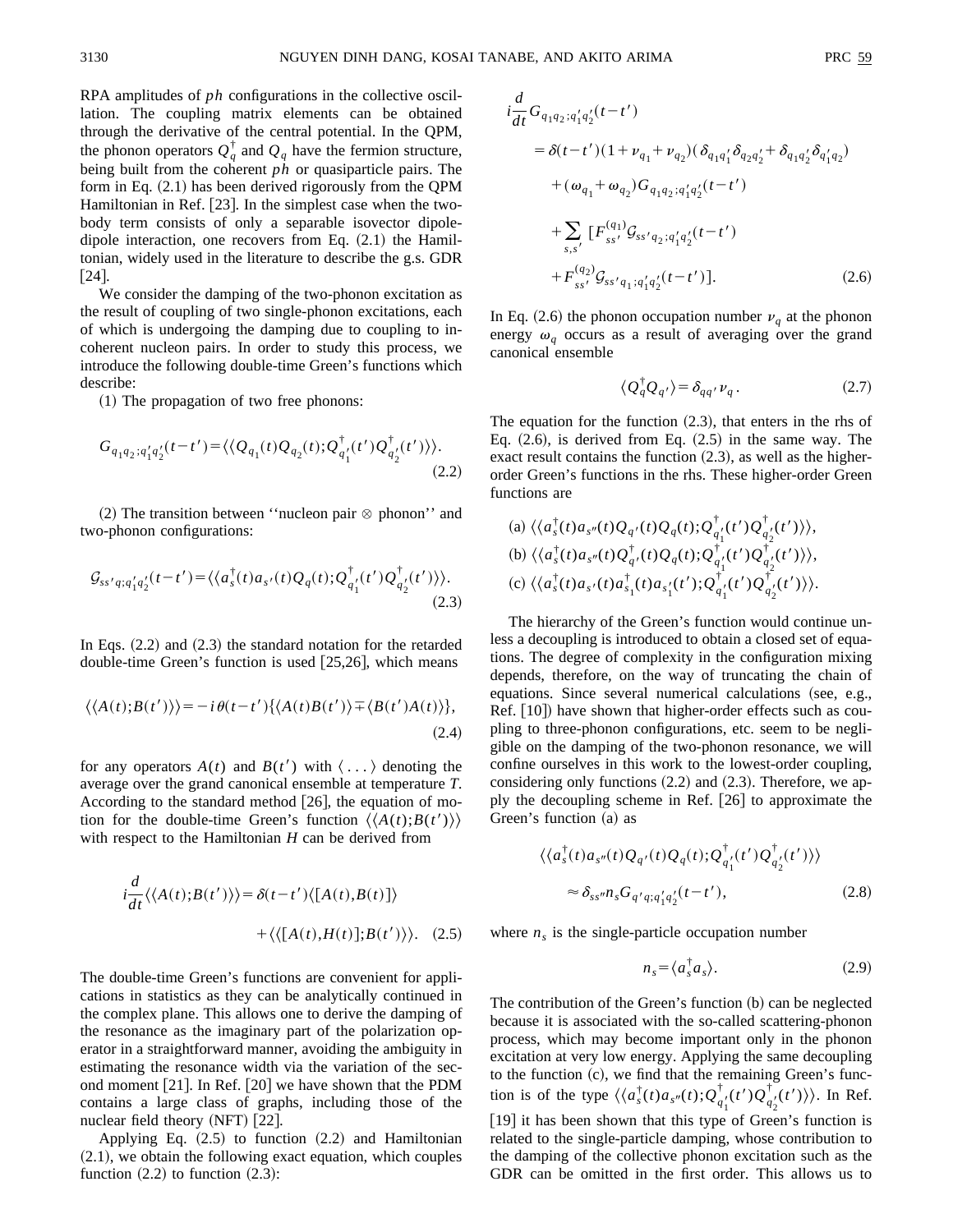neglect also the contribution of function (c) in all further considerations in the present paper.

Within this approximation scheme the equation for function  $(2.3)$  can be truncated to the following form:

$$
i\frac{d}{dt}\mathcal{G}_{ss'q;q'_{1}q'_{2}}(t-t') = (E_{s'} - E_{s} + \omega_{q})\mathcal{G}_{ss'q;q'_{1}q'_{2}}(t-t')
$$
  
+ 
$$
\sum_{q'} F_{s's}^{(q')} (n_{s} - n_{s'}) G_{q'q;q'_{1}q'_{2}}(t-t').
$$
\n(2.10)

Making now the Fourier transform of Eqs.  $(2.6)$  and  $(2.10)$  to the energy plane *E*, we obtain the following set of equations:

$$
(E - \omega_{q_1} - \omega_{q_2}) G_{q_1 q_2; q'_1 q'_2}(E)
$$
  
\n
$$
- \sum_{s_1, s'_1} F_{s_1 s'_1}^{(q_1)} \mathcal{G}_{s_1 s'_1 q_2; q'_1 q'_2}(E)
$$
  
\n
$$
- \sum_{s_1, s'_1} F_{s_1 s'_1}^{(q_2)} \mathcal{G}_{s_1 s'_1 q_1; q'_1 q'_2}(E)
$$
  
\n
$$
= \frac{1}{2\pi} (1 + \nu_{q_1} + \nu_{q_2}) (\delta_{q_1 q'_1} \delta_{q_2 q'_2} + \delta_{q_1 q'_2} \delta_{q'_1 q_2}), (2.11)
$$
  
\n
$$
(E - E_{s'} + E_s - \omega_q) \mathcal{G}_{s s' q; q'_1 q'_2}(E)
$$
  
\n
$$
- \sum_{q'} F_{s's}^{(q')} (n_s - n_{s'}) G_{q' q; q'_1 q'_2}(E) = 0. (2.12)
$$

Expressing  $\mathcal{G}_{ss'q;q'_1q'_2}(E)$  in terms of  $G_{q'q;q'_1q'_2}(E)$  using Eq.  $(2.12)$  and inserting the result in Eq.  $(2.11)$ , we obtain an equation for  $G_{q'q;q'_1q'_2}(E)$ . For the propagation of a twophonon configuration  $(q_1, q_2) = (q'_1, q'_2)$  this equation takes a simple form as

$$
G_{q_1q_2}(E) = \frac{1}{\pi} \frac{1 + \nu_{q_1} + \nu_{q_2}}{E - \omega_{q_1} - \omega_{q_2} - P_{q_1q_2}(E)},
$$
 (2.13)

where the two-phonon polarization operator  $P_{q_1q_2}(E)$  has the form

$$
P_{q_1q_2}(E) = \sum_{s,s'} (n_s - n_{s'}) \left[ \frac{F_{ss'}^{(q_1)} F_{s's}^{(q_1)}}{E - E_{s'} + E_s - \omega_{q_2}} + \frac{F_{ss'}^{(q_2)} F_{s's}^{(q_2)}}{E - E_{s'} + E_s - \omega_{q_1}} \right].
$$
 (2.14)

In Eqs.  $(2.11)$  and  $(2.14)$  we omit the indices  $(q'_1, q'_2)$  as they coincide with  $(q_1, q_2)$ .

The damping and the energy shift of two-phonon excitation are calculated as the imaginary part and real part of the analytic continuation of polarization operator  $P_{q_1q_2}(E)$  into the complex energy plane  $E = \omega \pm i\varepsilon$  ( $\omega$  is real and  $\varepsilon \rightarrow 0$ ), respectively  $[18–21,26]$ . The analytical form of the damping is obtained in this way as

$$
\gamma_{q_1 q_2}(\omega) = \pi \left| \sum_{s,s'} (n_s - n_{s'}) \left[ F_{ss'}^{(q_1)} F_{s's}^{(q_1)} \delta(\omega - E_{s'} + E_s - \omega_{q_2}) \right. \right. \\ \left. + F_{ss'}^{(q_2)} F_{s's}^{(q_2)} \delta(\omega - E_{s'} + E_s - \omega_{q_1}) \right] \right|, \tag{2.15}
$$

while the energy shift has the form

$$
P_{q_1q_2}(\omega) = \mathcal{P} \sum_{s,s'} (n_s - n_{s'}) \left[ \frac{F_{ss'}^{(q_1)} F_{s's}^{(q_1)}}{\omega - E_{s'} + E_s - \omega_{q_2}} + \frac{F_{ss'}^{(q_2)} F_{s's}^{(q_2)}}{\omega - E_{s'} + E_s - \omega_{q_1}} \right],
$$
(2.16)

with  $P$  denoting the principal value of the corresponding integral. The excitation energy of the two-phonon state is defined as the solution  $\overline{\omega}$  of the equation for the pole of the Green's function  $(2.11)$ , that is

$$
\bar{\omega} - (\omega_{q_1} + \omega_{q_2}) - P_{q_1 q_2}(\bar{\omega}) = 0. \tag{2.17}
$$

Equations  $(2.15)$ – $(2.17)$  are the main equations for the study of two-phonon excitations within the present formalism. If the damping of each single-phonon excitation is described by a microscopic model such as the PDM  $[18–21]$ , the phonon occupation number  $v_q$  (single-particle occupation number  $n<sub>s</sub>$ ) used in the calculations of the DGDR can be approximated by the Bose-Einstein (Fermi-Dirac) distribution at the phonon energy  $\omega_q$  (single-particle energy  $E_s$ ) and temperature  $T$  [19]. We also notice that the presence of the factor  $(n_s - n_{s'})$  on the rhs of Eqs. (2.15) and (2.16) implies that at  $T=0$  only the coupling to *ph* configurations contributes to the damping of the two-phonon excitation since  $n_h=1$  and  $n_p=0$ , while at  $T\neq 0$  the coupling to *pp* and *hh* configurations will become dominant with increasing *T*. The latter leads to the sharp increase of the GDR width at low *T* and its saturation at high *T*. Detailed discussions on this issue are given in Refs.  $[19–21]$ . Thus, this formalism allows a natural extension to the nonzero temperature case.

We notice that the decoupling scheme in Eq.  $(2.8)$  partially includes the Pauli-correction terms in a sense of average. These terms consist of the matrix elements  $\langle 0|Q_{q_1'}Q_{q_2'}HQ_{q_1}^{\dagger}Q_{q_2}^{\dagger}|0\rangle$  [1], which become in the present approach

$$
\langle 0|Q_{q'_1}Q_{q'_2}HQ_{q_1}^{\dagger}Q_{q_2}^{\dagger}|0\rangle
$$
  
= 
$$
\sum_{q,s,s'} F_{ss'}^{(q)} \langle 0|Q_{q'_1}Q_{q'_2}a_s^{\dagger}a_{s'}(Q_q^{\dagger} + Q_q)Q_{q_1}^{\dagger}Q_{q_2}^{\dagger}|0\rangle,
$$
  
(2.18)

where  $|0\rangle$  is the phonon vacuum at  $T=0$ . Expanding the nucleon pair  $a_s^{\dagger} a_s$  in the boson space into series of boson operators according to the mapping in Ref.  $[27]$ , we can see that the expansion of  $a_p^{\dagger} a_{p'} (a_h^{\dagger} a_h)$  into a sum of tensor products of two *ph* bosons yields a zero value of the matrix element  $(2.18)$  because of the odd number of boson operators within the average. The mapping of  $a_h^{\dagger} a_p$  into the series of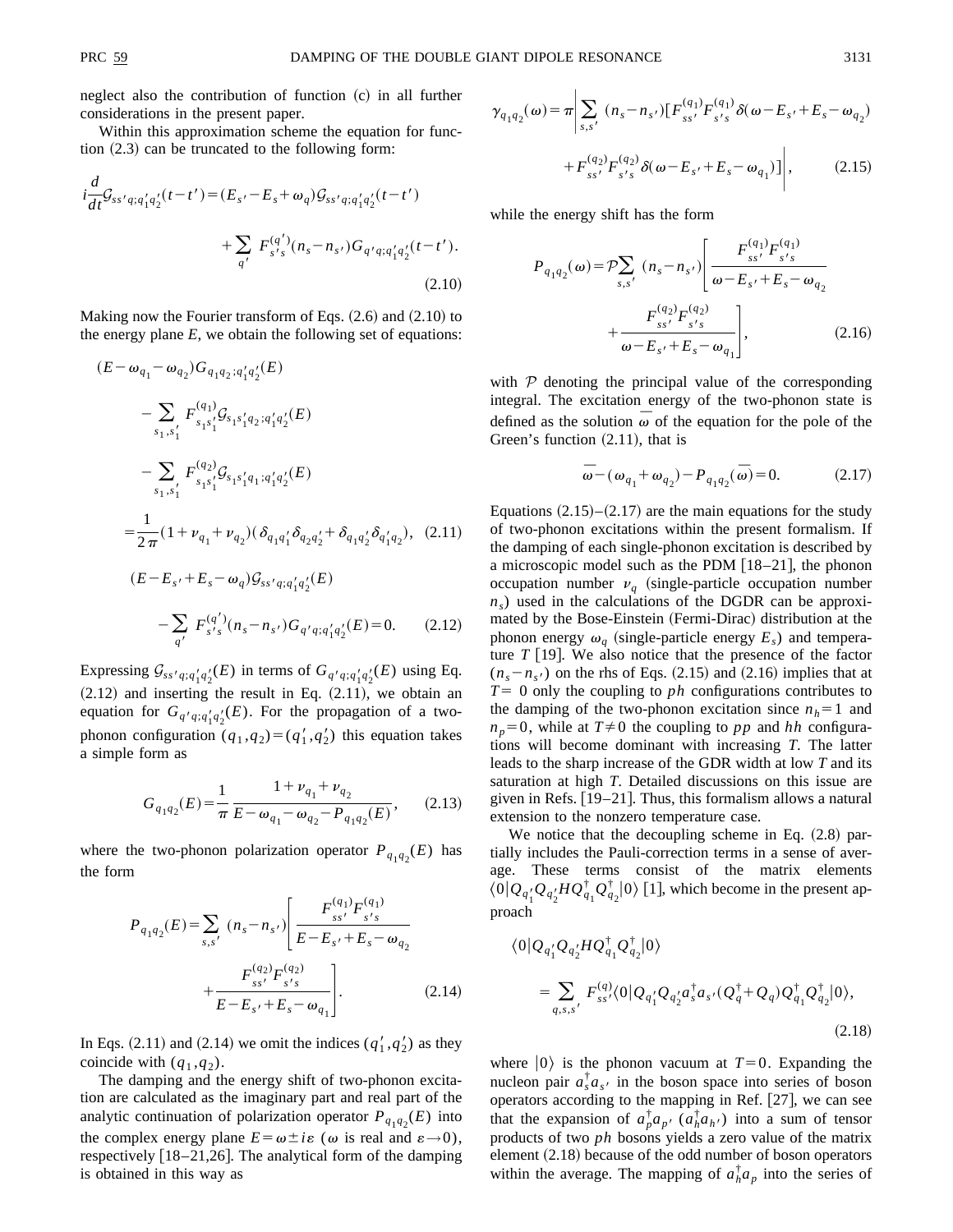boson operators leads to three-boson terms in the twophonon space for the matrix element  $(2.18)$  except for the lowest-order term. The latter is taken into account by the function  $(2.3)$  within the decoupling  $(2.8)$ . In general, it is known that the Pauli-correction terms may cause a shift of relative order  $\sim A^{-2/3}$  from the harmonic estimate of the two-phonon energy  $[28]$ , which amounts to only  $\sim$  0.03–0.05 MeV for 90  $\leq$  A  $\leq$  208. The recent study by Bertsch and Feldmeier in Ref. [29] using the variational approach to anharmonic collective motion has found an even smaller shift of order  $\sim A^{-4/3}$  of the second phonon energy for all three modes: monopole, dipole, and quadrupole.

### **B. Double giant dipole resonance**

The DGDR can be considered as a special case of the general formalism in the previous Sec. II A, namely when the two single-phonon excitations coincide  $q_1 = q_2 = q$ . Their unperturbed energies are denoted, in this case, as

$$
\omega_{q_1} = \omega_{q_2} = \omega_q, \qquad (2.19)
$$

where the index *q* denotes the collective one-phonon state with multipolarity and parity  $\lambda^{\pi}=1^-$  and energy  $\omega_a$  (the unperturbed giant dipole oscillation). From Eqs.  $(2.13)$ –  $(2.17)$  we easily obtain the equations for the DGDR. Namely, for the propagation of DGDR we have

$$
G_{qq}(E) = \frac{1}{\pi} \frac{1 + 2v_q}{E - 2\omega_q - P_{qq}(E)}\tag{2.20}
$$

with the polarization operator

$$
P_{qq}(E) = 2\sum_{s,s'} (n_s - n_{s'}) \frac{F_{ss'}^{(q)} F_{s's}^{(q)}}{E - E_{s'} + E_s - \omega_q}.
$$
 (2.21)

The damping and the energy shift of the DGDR are, respectively,

$$
\gamma_{qq}(\omega) = 2\pi \left| \sum_{s,s'} (n_s - n_{s'}) F_{ss'}^{(q)} F_{s's}^{(q)} \delta(\omega - E_{s'} + E_s - \omega_q) \right|, \tag{2.22}
$$

$$
P_{qq}(\omega) = 2\mathcal{P} \sum_{s,s'} (n_s - n_{s'}) \frac{F_{ss'}^{(q)} F_{s's}^{(q)}}{\omega - E_{s'} + E_s - \omega_q}.
$$
 (2.23)

The full width at the half maximum (FWHM) of the DGDR is defined as twice the damping in Eq.  $(2.22)$  at the DGDR energy  $\omega_{\text{DGDR}}$ , namely

$$
\Gamma_{\text{DGDR}} = 2 \gamma_{qq} (\omega_{\text{DGDR}}). \tag{2.24}
$$

The energy  $\omega_{\text{DGDR}}$  of the DGDR is the solution of the equation

$$
\omega_{\text{DGDR}} - 2\omega_q - P_{qq}(\omega_{\text{DGDR}}) = 0. \tag{2.25}
$$

If we now recall that the energy  $\omega_{GDR}$  of the GDR is defined in the simplest version, the PDM-1  $[18,19]$  by the equation

$$
\omega_{\text{GDR}} - \omega_q - P_q(\omega_{\text{GDR}}) = 0 \tag{2.26}
$$

with

$$
P_q(\omega) = \mathcal{P} \sum_{s,s'} (n_s - n_{s'}) \frac{F_{ss'}^{(q)} F_{s's}^{(q)}}{\omega - E_{s'} + E_s}, \qquad (2.27)
$$

we can derive the shift of the DGDR energy  $\omega_{\text{DGDR}}$  from its harmonic value  $2\omega_{\text{GDR}}$  making use of Eqs. (2.25) and (2.26) as

$$
\omega_{\text{DGDR}} - 2\omega_{\text{GDR}} = P_{qq}(\omega_{\text{DGDR}}) - 2P_q(\omega_{\text{GDR}}). \quad (2.28)
$$

Using Eqs.  $(2.22)$  and  $(2.24)$  for the DGDR width and the expression for the GDR width from Refs.  $[18,19]$ , we obtain the ratio

$$
\frac{\Gamma_{\text{DGDR}}}{\Gamma_{\text{GDR}}} = 2 \frac{\sum_{ss'} (n_s - n_{s'}) F_{ss'}^{(q)} F_{s's}^{(q)} \delta(\omega_{\text{DGDR}} - \omega_q - E_{s'} + E_s)}{\sum_{ss'} (n_s - n_{s'}) F_{ss'}^{(q)} F_{s's}^{(q)} \delta(\omega_{\text{GDR}} - E_{s'} + E_s)}
$$
\n(2.29)

It can be seen from Eq.  $(2.29)$  that in the harmonic limit, when  $|P_{qq}(\omega_{\text{DGDR}})| \ll \omega_{\text{DGDR}}$  and  $|P_q(\omega_{\text{GDR}})| \ll \omega_{\text{GDR}}$  so that  $\omega_{\text{DGDR}} \simeq 2\omega_q$  and  $\omega_{\text{GDR}} \simeq \omega_q$ , the ratio (2.29) becomes just 2 and the shift in Eq.  $(2.28)$  vanishes. In general, employing the  $\delta$ -function representation  $\delta(x) = \varepsilon [\pi(x^2 + \varepsilon^2)]^{-1}$ , we see that many components under the sums on the rhs of Eq.  $(2.29)$  satisfy the inequality

$$
\frac{1}{\left[\omega_{\text{DGDR}} - \omega_q - (E_{s'} - E_s)\right]^2} < \frac{1}{\left[\omega_{\text{GDR}} - (E_{s'} - E_s)\right]^2},\tag{2.30}
$$

since an inequality  $\omega_q > E_s - E_s$  always holds for the case with  $(s, s') = (p, h)$  and  $\omega_q$  located close to the energy of the GDR. Thus, we have

$$
\Gamma_{\text{DGDR}} \le 2\Gamma_{\text{GDR}},\tag{2.31}
$$

which has been actually observed in the experiments.

Similarly to the strength function  $S_q(\omega)$  of the GDR derived in Ref. [20], the strength function  $S_{qq}(\omega)$  of the DGDR is derived from Eq.  $(2.20)$  as

$$
S_{qq}(\omega) = \frac{1}{\pi} \frac{\gamma_{qq}(\omega)(1 + 2\nu_{\text{GDR}})}{(\omega - \omega_{\text{DGDR}})^2 + [\gamma_{qq}(\omega)]^2},
$$
 (2.32)

where  $v_{\text{GDR}}$  denotes the phonon occupation number  $v_q$  defined at energy  $\omega_q = \omega_{\text{GDR}}$ .

Since two virtual photons are absorbed to excite the DGDR through the Coulomb excitation process, those virtual photons are replaced by the equivalent real photons when we apply the Weizsäcker-Williams method  $[30]$ . According to this method, the Coulomb excitation cross section  $\sigma_C$  is related to the equivalent photon number  $n_{\lambda} \pi$  and the photoabsorption cross section  $\sigma_{\gamma}^{(\lambda^{\pi})}(\omega)$  as

$$
\sigma_C = \sum_{\lambda} \int \frac{n_{\lambda} \pi}{\omega} \sigma_{\gamma}^{(\lambda \pi)}(\omega) d\omega.
$$
 (2.33)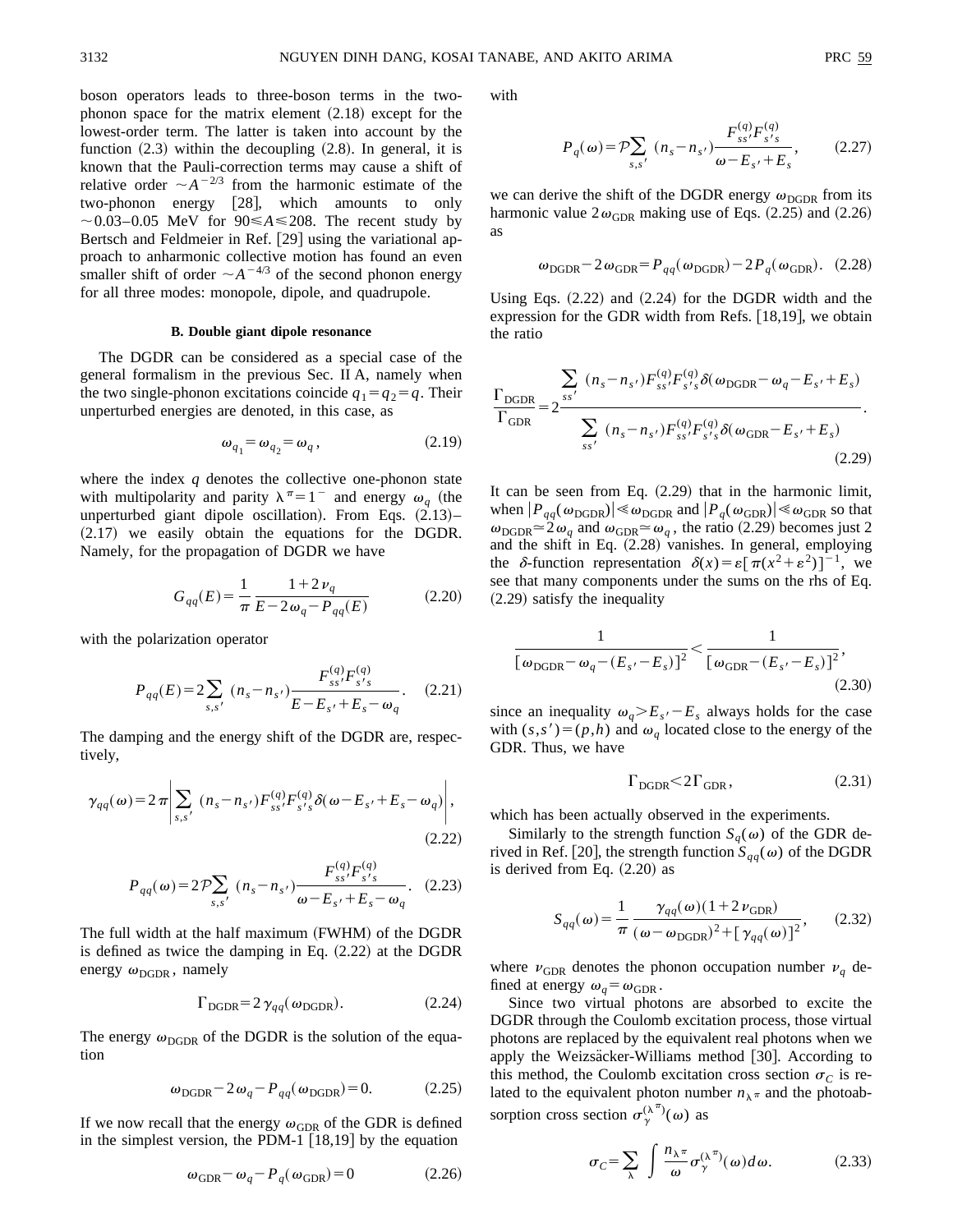The photoabsorption cross section  $\sigma_{\gamma}^{(\lambda^{\pi})}(\omega) \equiv \sigma_{qq}(\omega)$  for the DGDR in Eq.  $(2.33)$  can be formally defined from the strength function  $(2.32)$  as

$$
\sigma_{qq}(\omega) \propto S_{qq}(\omega) \gamma_{qq}(\omega) \frac{\omega}{\omega_{\text{DGDR}}}.
$$
 (2.34)

Therefore, we have some hope to infer the possible change in the electromagnetic cross section from the change in the photoabsorption cross section of the DGDR due to anharmonic effect. While this may reveal the source of the change in the electromagnetic cross section, there still remains a question on how to measure this photoabsorption cross section for the DGDR.

The EWSS and non-EWSS are calculated from the *k*th moment

$$
m_k^{(i)} = \int_{E_1}^{E_2} S_j(\omega) \omega^k d\omega, \qquad (2.35)
$$

where the notation  $(i=1, j=q)$  corresponds to the GDR case, while  $(i=2, j=qq)$  is reserved for the DGDR. The calculated values of the moments should be compared with the sum-rule constraints discussed in Ref.  $[13]$ .

### **III. NUMERICAL RESULTS**

In this section we present the results of the calculations of various DGDR characteristics such as energy, FWHM, strength function, photoabsorption cross section, EWSS and non-EWSS, whose expressions have been derived in Sec. II B. The calculations are performed for three nuclei  $^{90}Zr$ , <sup>120</sup>Sn, and <sup>208</sup>Pb at zero and nonzero temperatures. In order to determine the GDR, we employ the same scenario, which has been successfully used in the description of the hot GDR within the PDM-1  $[18,19]$ . The latter is much simpler than the PDM-2 where the coupling to more complicated configurations is explicitly included  $[20,21]$ . In this scenario, we assume that a fully microscopic description of the structure of the ground-state GDR and its spreading width  $\Gamma^{\downarrow}$  would not be important in the present consideration. In fact such a description can be found in a number of works such as Refs. [9,22]. Various microscopic calculations and experimental data have shown that the GDR can be considered as a strongly collective one-phonon excitation. Therefore, in order to have a simple and clear picture, we assume that the ground-state GDR is generated by a single collective and structureless phonon with energy  $\omega_a$  close to the centroid energy  $\omega_{\text{GDR}}$  of the ground-state GDR. We employ realistic single-particle energies, calculated in the Woods-Saxon po-

TABLE I. Widths and energies (in MeV) of the GDR and DGDR. The subscript 1 denotes the GDR, while 2 stands for DGDR.

|                                  |  |  | $\Gamma_2$ $E_2$ $\Gamma_1$ $E_1$ $2\Gamma_1$ $\sqrt{2}\Gamma_1$ $2E_1$                                               |      |
|----------------------------------|--|--|-----------------------------------------------------------------------------------------------------------------------|------|
| $^{90}Zr$<br>$^{120}\mathrm{Sn}$ |  |  | 6.49 32.2 4.2 16.3 8.4 5.94 32.9<br>6.05 30.8 4.8 15.4 9.6 6.79<br><sup>208</sup> Pb 7.95 27.6 4.0 13.7 8.0 5.66 27.4 | 30.8 |

tentials at  $T=0$  for the nuclei under consideration. In the PDM-1 reasonable agreement between theory and data has been achieved via coupling of GDR phonon to all *ph*, *pp*, and *hh* configurations. The phonon energy  $\omega_q$  and the matrix elements of the coupling to *ph* and *pp* or *hh*  $F_{ph}^{(q)} = F_1$  for  $(s,s') = (p,h)$ , and  $F_{pp}^{(q)} = F_{hh}^{(q)} = F_2$  for  $(s,s') = (p,p')$  or  $(h,h')$  are introduced as parameters. Even though the higher-order graphs were not included explicitly in the equations within the PDM-1, this procedure implies that they are incorporated effectively in the parameters  $F_1$  and  $F_2$ . The energy  $\omega_q$  and the parameters  $F_1$  and  $F_2$  for the couplings have been chosen so that the experimental width and energy of the GDR at  $T=0$  are reproduced, and that the GDR energy does not vary with changing  $T$  (see the details in Ref. [19]). Since these values are independent of temperature, all the thermal effects exclusively come from the microscopic configuration mixing. The parameters employed in the present calculations of the DGDR are the same as those defined within the PDM-1 and presented in Table I of Ref.  $\vert$  19. The calculations have also used a value of 0.5 MeV for the smearing parameter  $\varepsilon$  in the  $\delta$  function. It has been confirmed that the results are stable against the variation of  $\varepsilon$ within the interval 0.2 MeV $\leq \varepsilon \leq 1.0$  MeV.

### **A. Results at zero temperature**

The calculated widths and energies of the DGDR in  $\frac{90}{2}$ r,  $120$ Sn, and  $208$ Pb are compared with the corresponding values of the GDR and those in the harmonic picture in Tables I and II. In Table II the experimental ratios for the widths and energies of DGDR and GDR are also shown.

The energy of the DGDR  $\omega_{\text{DGDR}}=E_2$  is found to be shifted down by  $0.7 \text{ MeV}$  in  $90Zr$  and up by  $0.2 \text{ MeV}$  in <sup>208</sup>Pb as compared to their harmonic values of  $2\omega_{\text{GDR}}$  $\equiv$  2*E*<sub>1</sub>. In the case of <sup>120</sup>Sn the DGDR energy is found to be just twice as large compared to the GDR energy. The widths  $\Gamma_{\text{DGDR}}$  ( $\Gamma_2$  in the tables) of the DGDR in <sup>90</sup>Zr and <sup>208</sup>Pb are found to be in between  $\sqrt{2\Gamma_{\text{GDR}}}$  and  $2\Gamma_{\text{GDR}}$  ( $\Gamma_{\text{GDR}}=\Gamma_1$  in the tables). In <sup>120</sup>Sn the DGDR width  $\Gamma_{\text{DGDR}}$  is even smaller than  $\sqrt{2}\Gamma_{\text{GDR}}$ . These values agree well with the experimental ones within the error bars (Table II). In general, the

TABLE II. Ratios of widths and of energies of the GDR and DGDR. The notation is the same as in Table I.

|            | $\Gamma_2/(2\Gamma_1)$ | $\Gamma_2/(\sqrt{2}\Gamma_1)$ | $\Gamma_2/\Gamma_1$ | $\Gamma_2/\Gamma_1^{\text{(exp)}}$ | $E_2/(2E_1)$ | $E_2/E_1$ | $E_2/E_1^{\text{(exp)}}$ |
|------------|------------------------|-------------------------------|---------------------|------------------------------------|--------------|-----------|--------------------------|
| $^{90}Zr$  | 0.77                   | 1.09                          | 1.55                | $1.7 \pm 0.25$ [1]                 | 0.98         | 1.98      | $1.9 \pm 0.5$ [1]        |
| $^{120}Sn$ | 0.63                   | 0.89                          | 1.26                | $1.7 \pm 0.7$ [1]                  | 1.00         | 2.00      | $2.05 \pm 0.5$ [1]       |
| 208Pb      | 0.99                   | 1.40                          | 1.99                | $3.0 \pm 1.25$ [4]                 | 1.01         | 2.02      | $1.87 \pm 0.1$ [4]       |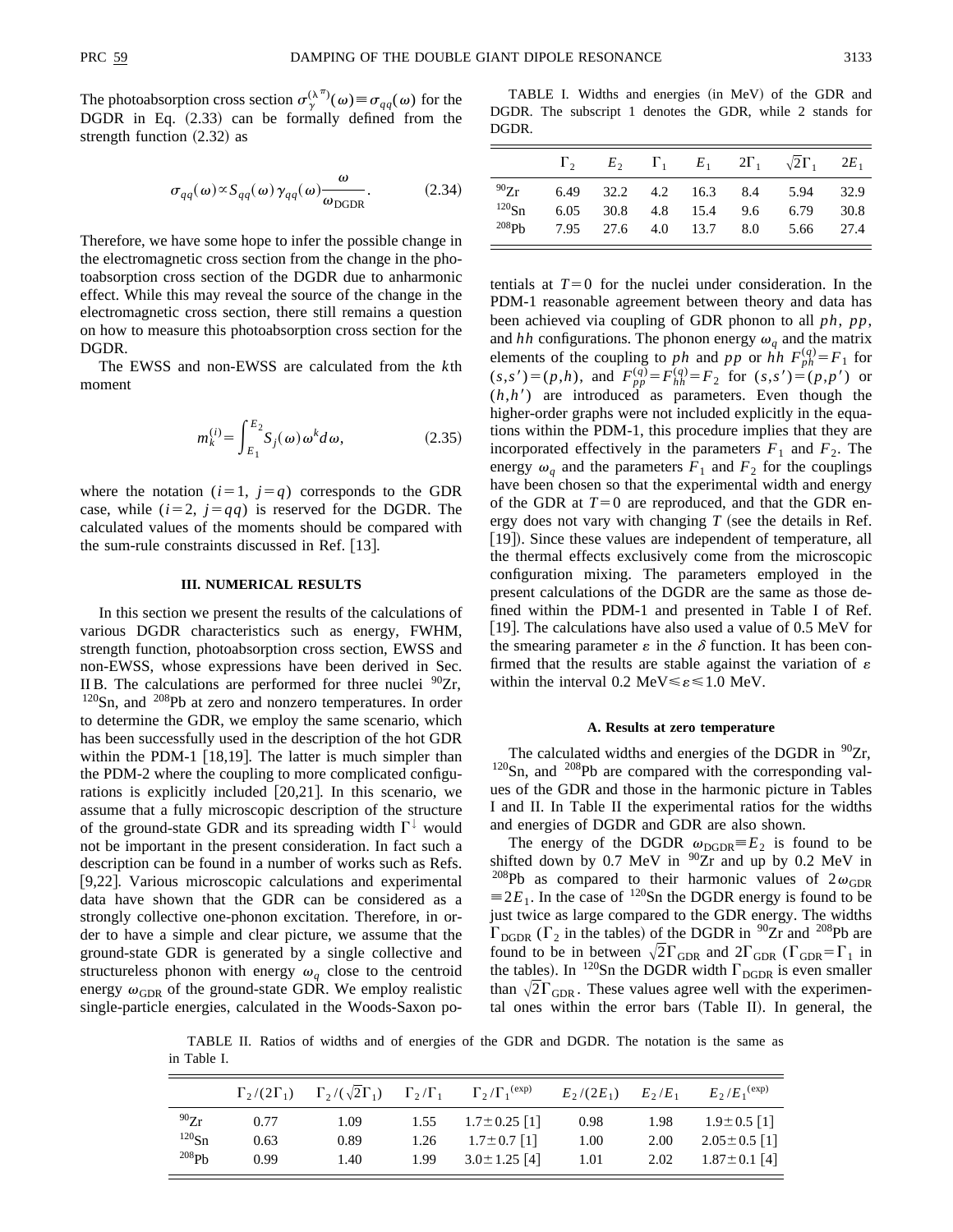

FIG. 1. Strength functions of the GDR and DGDR. In each panel the dashed curve is the strength function of the GDR. The solid curve represents the strength function of the DGDR. The dash-dotted curve corresponds to the harmonic limit of the strength function of the DGDR.

DGDR energy is quite well reproduced by the independent phonon picture in all three nuclei. Regarding the width, one can see that the DGDR in <sup>208</sup>Pb seems to behave like a quite good superposition of two noninteracting GDRs, while the deviation from the harmonic limit for the width of the DGDR in  $90Zr$  and  $120Sn$  is more noticeable. The difference between the behavior of the DGDR in double-magic nuclei and the one in open-shell nuclei has been also pointed out recently in the microscopic calculations by Lanza *et al.* [11]. We notice that since the DGDR is composed of a GDR built on another GDR, the degree of collectivity of the GDR, which shows how close the vibration is to the harmonic oscillation, will certainly imply the degree of harmonicity in the DGDR. As a matter of fact the GDR in  $^{208}Pb$  is very collective with a rather small width  $\Gamma_{\text{GDR}} \simeq 4$  MeV. Consequently, the anharmonicity in the DGDR in <sup>208</sup>Pb is minimal as can be expected. The anharmonic effect on the GDR in <sup>120</sup>Sn is the strongest among three nuclei giving the largest width  $\Gamma_{\text{GDR}} \approx 4.8$  MeV of the GDR. Therefore the DGDR width  $\Gamma_{\text{DGDR}}$ =6.05 MeV in this nucleus also deviates strongly from its harmonic value of  $2\Gamma_{\text{GDR}}=9.6$  MeV.

The calculated strength functions of the GDR and DGDR are shown in Fig. 1. The harmonic limit of the DGDR shape is obtained by replacing  $\omega_{\text{DGDR}}$  and  $\gamma_{qq}(\omega)$  in Eq. (2.32) with two times of the corresponding values for the GDR, i.e., with  $2\omega_{\text{GDR}}$  and  $2\gamma_q(\omega)$ , respectively. A noticeable difference between the shape of the DGDR and its harmonic limit is seen in  $90Zr$  and  $120Sn$ , in particular in  $120Sn$ . For the DGDR in <sup>208</sup>Pb the difference is much less. It is important to notice that neither the GDR strength function  $S_q(\omega)$  [20,21] nor the DGDR strength function  $S_{qq}(\omega)$  in Eq. (2.32) is given as a single Breit-Wigner curve. In fact they are composed of many Breit-Wigner shapes because of the  $\omega$ -dependent damping  $\gamma_q(\omega)$  in the GDR or  $\gamma_{qq}(\omega)$  in DGDR. Therefore, the DGDR energy  $\omega_{\rm GDR}$  defined as the solution of Eq.  $(2.25)$  can be assigned to the DGDR centroid energy, but not to its maximum peak. Only in the case when the strength function can be well approximated by a single Breit-Wigner curve as in the GDR, the energy centroid may coincide with the position of the maximum peak of the resonance. This explains why the shift between the maximum peaks of the solid and dash-dotted lines in Fig. 1 is slightly larger than the difference between the (centroid) energy of the GDR and its corresponding value in the harmonic limit shown in Table II.

In Ref. [13], Kurasawa and Suzuki have derived the relation

$$
s_1 \equiv \frac{m_1^{(2)}}{4m_0^{(1)}m_1^{(1)}} = 1,
$$
\n(3.1)

and by putting  $\omega_{\text{DGDR}}=2\omega_{\text{GDR}}$ , they obtained

$$
s_0 \equiv \frac{m_0^{(2)}}{2[m_0^{(1)}]^2} = 1
$$
 (3.2)

as a sum-rule constraint on the strength of the DGDR. In order to see how these relations are fulfilled, we collect in Table III the values of the corresponding moments obtained after integrating over  $0 \le \omega \le 60$  MeV. The results in Table III show that the closest values to the relation  $(3.1)$  can be

TABLE III. Values of zero (non-EWSS) and first (EWSS) moments of the GDR and DGDR within 0  $\leq \omega \leq 60$  MeV. The superscript (1) corresponds to GDR, (2) to DGDR. The notation (har) indicates the value calculated in the harmonic limit.

|           | $m_0^{(1)}$ | $m_1^{(1)}$ | $m_0^{(2)}$ | $m_1^{(2)}$ | $m_0^{(2)}$ (har) | $m_1^{(2)}$ (har) | $4m_0^{(1)}m_1^{(1)}$ | $2\lceil m_0^{(1)} \rceil^2$ |
|-----------|-------------|-------------|-------------|-------------|-------------------|-------------------|-----------------------|------------------------------|
| $^{90}Zr$ | 0.94        | 15.81       | 1.76        | 57.41       | 1.73              | 53.64             | 59.45                 | 1.76                         |
| $120$ Sn  | 0.83        | 13.66       | 1.84        | 57.93       | 1.63              | 48.24             | 45.51                 | 1.39                         |
| 208Pb     | 0.84        | 12.26       | 1.66        | 47.44       | 1.62              | 42.94             | 41.20                 | 1.41                         |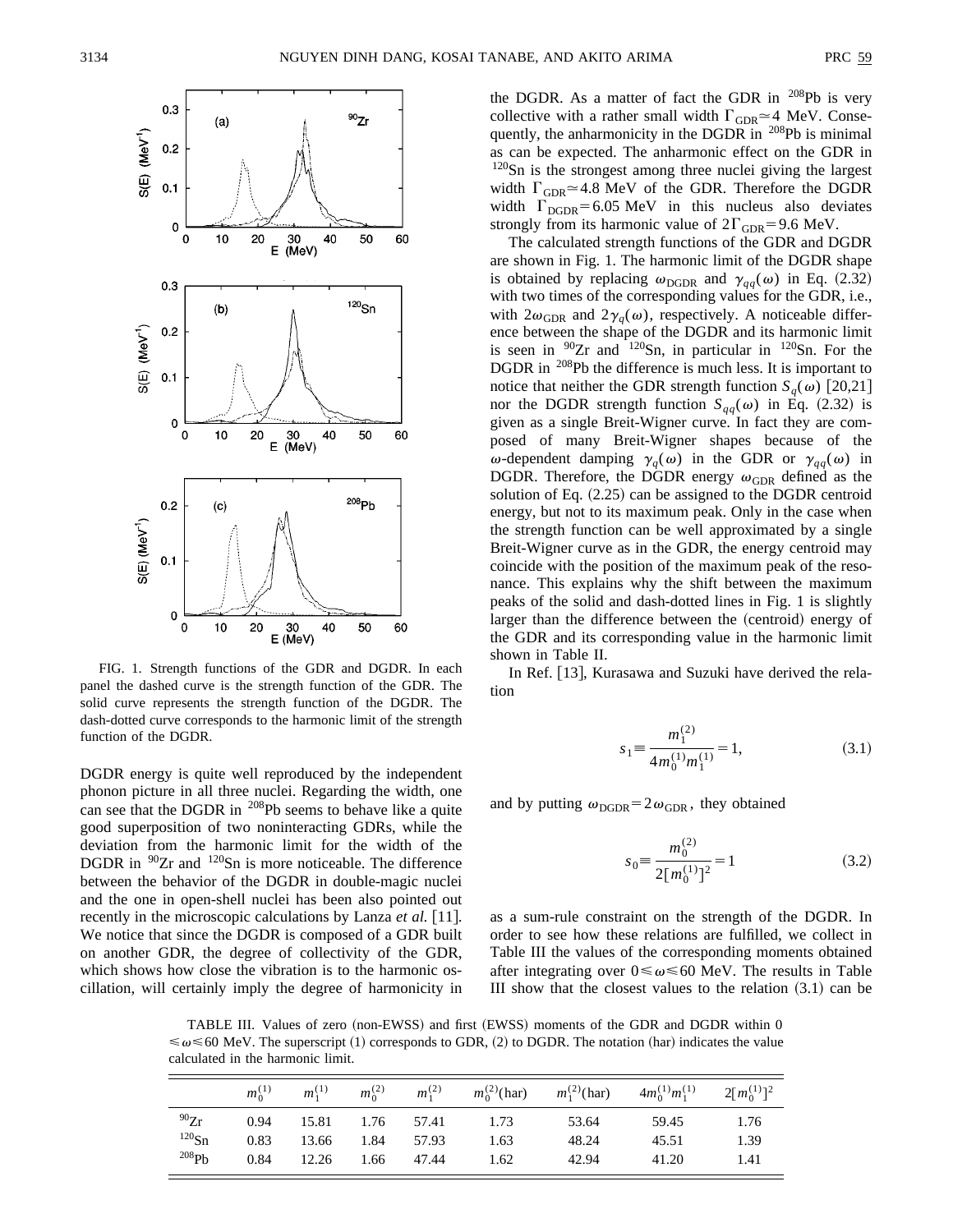

FIG. 2. Photoabsorption cross sections of the DGDR. The notation is the same as in Fig. 1.

obtained only in the harmonic picture, i.e., with  $m_1^{(2)}$ (har), where we have  $s_1 = 0.9$ , 1.06, and 1.04,  $s_0 = 0.98$ , 1.17, and 1.15 for  $^{90}Zr$ ,  $^{120}Sn$ , and  $^{208}Pb$ , respectively. Otherwise these ratios can reach as much as  $s_1 = 1.27$  and  $s_0 = 1.32$  in <sup>120</sup>Sn. Since the non-EWSS  $m_0^{(1)} = \langle 0 | D^2 | 0 \rangle$  with the dipole operator *D* entering in Eqs.  $(3.1)$  and  $(3.2)$  is modeldependent  $(e.g., it is fulfilled within the Tamm-Dancoff ap$ proximation but violated within the RPA), the deviation from relations  $(3.1)$  and  $(3.2)$  should depend on how anharmonicity is included as has been seen here.

The anharmonic effect on the behavior of the DGDR is best seen in the calculated photoabsorption cross sections shown in Fig. 2. Even though the resonance peak is still at the same place as compared to the harmonic limit (dashdotted curves), a substantial amount of strength is redistributed toward the high-energy wing. As a result the values of the integrated photoabsorption cross section (IPACS) within the energy interval 22 MeV  $\leq \omega \leq 60$  MeV are found to be enhanced by 46%, 22%, and 8% for the DGDR in  $90Zr$ ,  $120$ Sn, and  $208$ Pb, respectively (Table IV). These results show that the anharmonic effect, mostly seen in the resonance width as it is due to coupling of phonons to incoherent nucleon pairs, indeed leads to a noticeable enhancement in the photoabsorption cross section of the DGDR as compared to its value in the harmonic picture. Since the photoabsorption cross section is related to the cross section of electro-

TABLE IV. Integrated photoabsorption cross sections  $\sigma_2$  (in MeV) for the DGDR within 22 MeV $\leq \omega \leq 60$  MeV.

|            | $\sigma_{2}$ | $\sigma_2$ (har) | $\sigma_2/\sigma_2(\text{har})$ | Enhancement |
|------------|--------------|------------------|---------------------------------|-------------|
| $^{90}Zr$  | 7.09         | 4.87             | 1.46                            | 46%         |
| $^{120}Sn$ | 7.77         | 6.39             | 1.22                            | 22%         |
| $^{208}Ph$ | 5.23         | 4.84             | 1.08                            | 8%          |

magnetic excitations via Eq.  $(2.33)$ , the obtained results should contribute ultimately to the enhancement of the cross section in the Coulomb excitation.

#### **B. Results at nonzero temperature**

The strength functions  $S_{qq}(\omega)$  from Eq. (2.32) of the DGDR in three nuclei are plotted in Fig. 3 at several temperatures. Since the DGDR damping  $\gamma_{qq}(\omega)$  from Eq. (2.22) contains the same factor  $n_s - n_{s}$  as the GDR damping in Refs. [18,19], one expects the same temperature dependence of the DGDR width as compared to the GDR width. This is due to the fact that the value  $|n_h-n_p|$ , related to the quantal width  $\Gamma_Q$ , always decreases from 1 at  $T=0$  with increasing *T*, while  $|n_p - n_{p'}|$  ( $|n_p - n_{p'}|$ ), related to the thermal width  $\Gamma_T$ , increases from 0 at  $T=0$  as *T* increases to some intermediate value, but decreases later on as *T* increases to very



FIG. 3. Strength functions of the DGDR at various temperatures.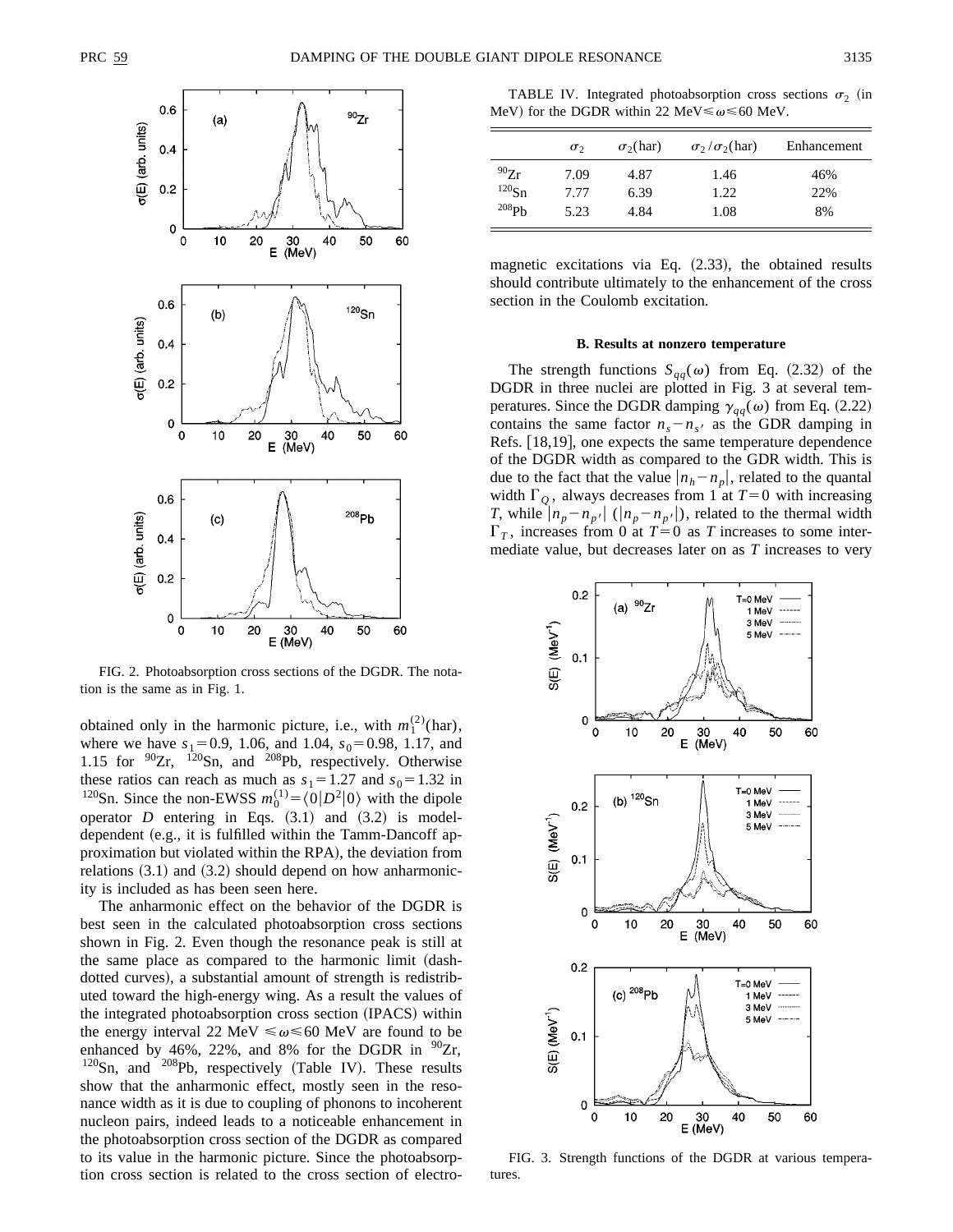

FIG. 4. Width of the DGDR as a function of temperature.

high values. The region where the factors  $|n_p - n_{p'}|$  and  $|n_h - n_{h'}|$  are around their maximum values corresponds to the region of the width saturation, which has been experimentally observed for the GDR in hot nuclei  $[16,17]$ . It can be seen in Fig. 3 that, with the resonance energy located almost at the same place, the width of the DGDR also increases sharply as *T* increases from 0 up to  $T \approx 3$  MeV. At  $T \geq 3$  MeV the shape of the DGDR obviously reaches a saturation.

The total width  $\Gamma_{\text{GDR}}$  of the DGDR in three nuclei are plotted as a function of temperature in Fig. 4. The saturated values of  $\Gamma_{\text{GDR}}$  are around 21, 24, and 22.5 MeV for  $^{90}Zr$ , <sup>120</sup>Sn, and <sup>208</sup>Pb, respectively. Since the quantal width  $\Gamma_Q$  is due to the anharmonic coupling of the resonance phonons to 1*p*1*h* configurations, the decrease of the quantal width with increasing *T* signals the decrease of anharmonicity. Indeed, as shown in Fig. 5, where the ratio  $\Gamma_{\text{DGDR}}/\Gamma_{\text{GDR}}$  is plotted as a function of *T*, the harmonic limit  $(\Gamma_{\text{DGDR}}/\Gamma_{\text{GDR}})_{\text{har}} = 2$ seems to be satisfactorily restored at  $T \ge 1.5$  MeV in <sup>90</sup>Zr and  $120$ Sn, while the DGDR width in  $208$ Pb remains always equal to  $2\Gamma_{\text{GDR}}$  at all temperatures. The restoration of harmonicity in the DGDR at  $T \neq 0$  found in the present study is of paramount importance. The pure harmonic double-phonon behavior of the DGDR in hot nuclei confirms the existence of its building block (the hot GDR), where the quantal effects are mostly washed out. It has been shown within the PDM  $[20,21]$  that the GDR persists up to rather high temperature  $T \sim 6$  MeV in agreement with the Brink hypothesis [31]. There is however another interpretation of the saturation of the width of the hot GDR that is related to the disappearance of the GDR at high temperature due to its exceedingly large width  $[32,33]$ . Therefore, an experimental observation of the DGDR in hot nuclei predicted in the present work would be decisive to confirm the existence of



FIG. 5. The ratio between the DGDR and GDR widths as a function of temperatures.



FIG. 6. Photoabsorption cross sections of the DGDR at several temperatures. The values of temperature are given in MeV.

the GDR at high temperatures and to give the final solution to this puzzle.

The sharp increase of the DGDR width at low *T* and its saturation at high *T* shown in Figs. 3 and 4 lead to a sharp increase and saturation of the photoabsorption cross section in the DGDR region as shown in Fig. 6. Accordingly, the value  $\sigma_2$  of the IPACS within the DGDR region between 22 MeV and 60 MeV also increases and saturates with increasing temperature. As a result, the enhancement of the IPACS  $\sigma_2(T)$  as compared to its harmonic value  $\sigma_2^{\text{har}}$  at  $T=0$  increases with *T* and saturates at high *T*. In Fig. 7 the ratio



FIG. 7. The ratio between the value  $\sigma_2(T)$  of the integrated photoabsorption cross section of DGDR and its harmonic value  $\sigma_2^{\text{har}}(T=0)$  as a function of temperature *T*.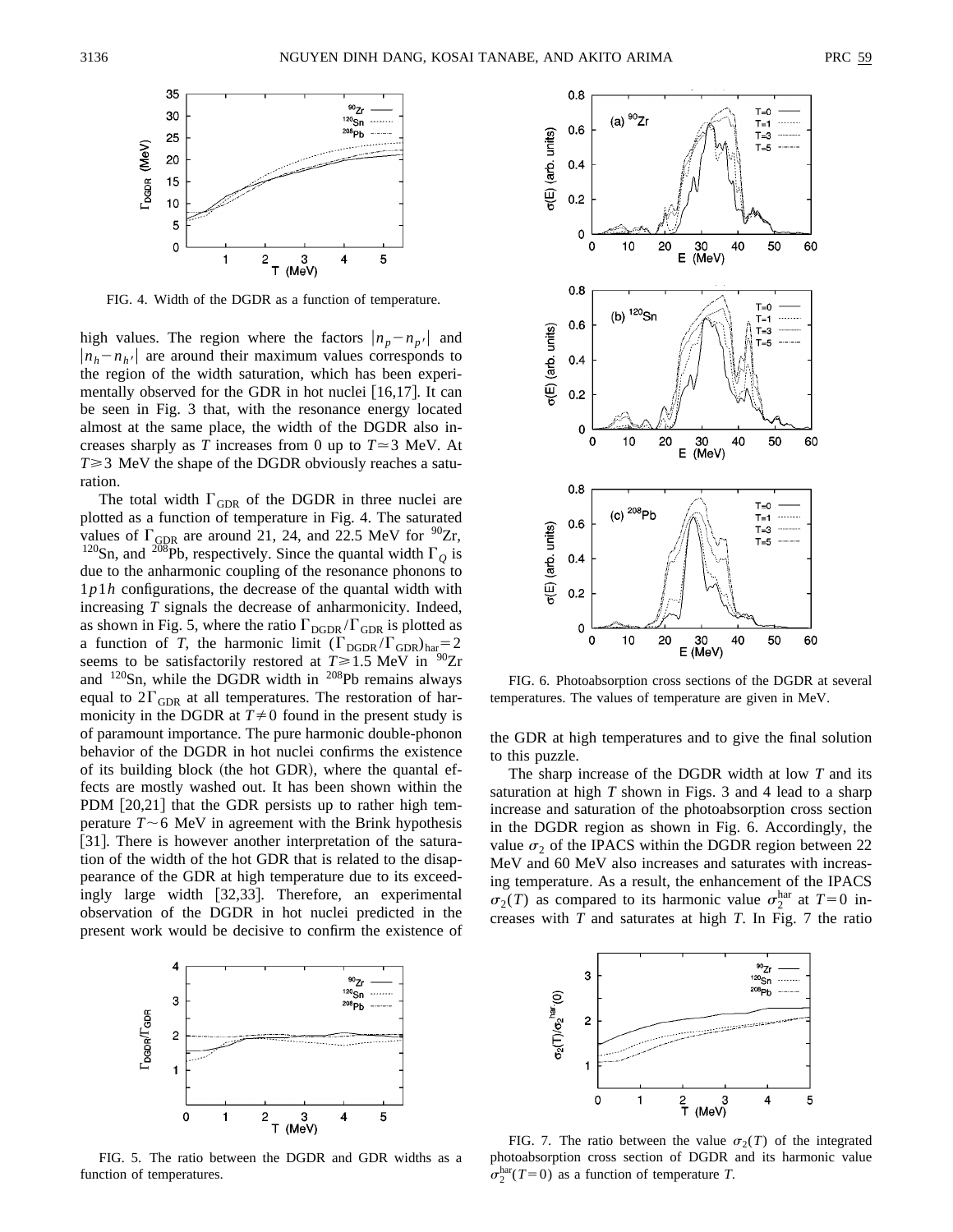$\sigma_2(T)/\sigma_2^{\text{har}}(0)$  is plotted as a function of temperature. Already at  $T=1$  MeV an enhancement factor of around 1.8 for  $90Zr$ , 1.5 for <sup>120</sup>Sn, and 1.3 for <sup>208</sup>Pb is seen for the IPACS of DGDR as compared to its harmonic value at  $T=0$ . Thus, the present analysis indicates a possibility that the enhancement of DGDR excitation cross section can be brought about if the DGDR is built on the hot GDR.

## **IV. CONCLUSIONS**

We have proposed a simple yet microscopic approach to the DGDR. The present approach is based on the PDM, which has been successfully developed and applied to describe the damping of the hot GDR  $[18–21]$ . This approach allows the inclusion of the coupling of collective phonons generating the GDRs to the field of incoherent nucleon pairs. The natural extension to nonzero temperature is attained by making use of the double-time Green's function method. A closed set of coupled equations for the damping of the DGDR has been obtained and the analytical expressions for the width and energy shift of the DGDR have been derived. Using the same set of parameters previously selected for the description of the hot GDR, we have extensively applied this approach to calculate the width, energy, and strength function of the DGDR at zero as well as nonzero temperatures in  $90Zr$ ,  $120Sn$ , and  $208Pb$ . The results of the numerical analysis allow us to draw the following conclusions.

(i) The anharmonic effect on the energy of the DGDR is rather small, which does not exceed 2% as compared to its value in the harmonic limit. The anharmonic effect on the width is more noticeable, confirming its quantal nature due to coupling of harmonic phonon oscillation to *ph* configurations at  $T=0$ . The effect is stronger in open shell nuclei such as 120Sn, while it is rather small in double-magic nuclei such as  $^{208}Pb$ . In  $^{90}Zr$ , and  $^{208}Pb$  the DGDR width is in a range between  $\sqrt{2}\Gamma_{\text{GDR}}$  and  $2\Gamma_{\text{GDR}}$ , while in  $^{120}\text{Sn}$  it is even smaller than  $\sqrt{2}\Gamma_{\text{GDR}}$  with  $\Gamma_{\text{GDR}}$  being the GDR width. The results of calculations are found in reasonable agreement with the experimental systematic for the width and energy of the DGDR in the region of mass number under consideration.

(ii) The anharmonic effect shows up more clearly in the

DGDR strength function and, in particular, in the photoabsorption cross section. The IPACS within the energy interval from a value above the IVGQR  $(22 \text{ MeV})$  to 60 MeV is found enhanced by 46% in  $90Zr$ , 22% in  $120Sn$ , and 8% in <sup>208</sup>Pb as compared to the value in the harmonic limit. In our opinion this enhancement is directly related to the experimentally observed enhancement in the electromagnetic excitation cross section as compared to the theoretical estimations within the independent phonon picture.

(iii) At  $T \neq 0$  the coupling to *pp* and *hh* configurations is open, which leads to a sharp increase of the DGDR width at low temperature and its saturation at  $T > 3$  MeV. The saturated values of the DGDR width are found to be around 21 MeV in  $90Zr$ , 24 MeV in  $120Sn$ , and 22.5 MeV in  $208Pb$  at  $T \sim$  5 MeV. The DGDR shape changes drastically at low *T* but almost ceases to change at  $T \ge 3$  MeV. We have also found that the harmonicity in the DGDR width is restored in open shell nuclei starting from  $T \ge 1.5$  MeV due to the decrease of the quantal effect with increasing *T*. An experimental observation of the DGDR in hot nuclei is highly desirable to confirm the persistence of the GDR itself at high temperatures on the one hand, and the additional mechanism for the enhancement in the excitation cross section of the (hot) DGDR on the other hand.

In order to maintain the transparency of the argument utilizing our simple model, we have neglected in the present study a number of corrections such as the effect of higherorder graphs (e.g., three-phonon graphs), including the higher-order of boson operators in the boson mapping of the Pauli-correction graphs, coupling to continuum, etc. We also left out entirely the nonlinearity of the external field. The latter has been shown to be important to increase the integrated electromagnetic excitation cross section in the DGDR region  $\lceil 11,12 \rceil$ . It is our hope that inclusion of these effects in our approach will receive due attention in forthcoming studies.

### **ACKNOWLEDGMENTS**

Numerical calculations were carried out by a 64-bit Alpha AXP work-station running Digital UNIX  $(OSF/1)$  at the Computer Science Laboratory of RIKEN. The authors thank G. Bertsch for turning their attention to Ref.  $\left[29\right]$ .

- [1] N. Frascaria, Nucl. Phys. **A583**, 63 (1995); Ph. Chomaz and N. Frascaria, Phys. Rep. 252, 275 (1995).
- [2] S. Mordechai et al., Phys. Rev. Lett. **61**, 531 (1988).
- [3] H. Emling, Prog. Part. Nucl. Phys. 33, 629 (1994).
- [4] K. Boretzky et al., Phys. Lett. B 384, 30 (1996).
- [5] N. Frazier, B. A. Brown, and V. Zelevinsky, Phys. Rev. C 54, 1665 (1996).
- [6] Ph. Chomaz et al., Z. Phys. A 319, 167 (1984); Ph. Chomaz and N. Van Giai, Phys. Lett. B **282**, 13 (1992).
- [7] S. Nishizaki and J. Wambach, Phys. Lett. B 349, 7 (1995).
- [8] S. Nishizaki and J. Wambach, Phys. Rev. C 57, 1515 (1998).
- @9# V. G. Soloviev, *Theory of Atomic Nuclei Quasiparticles and Phonons* (IOP, Bristol, 1992).
- [10] V. Yu. Ponomarev *et al.*, Phys. Rev. Lett. **72**, 1168 (1994); Z. Phys. A 356, 251 (1996).
- [11] E. G. Lanza *et al.*, Nucl. Phys. **A613**, 445 (1997).
- [12] E. G. Lanza *et al.*, Nucl. Phys. **A636**, 452 (1998).
- [13] H. Kurasawa and T. Suzuki, Nucl. Phys. **A597**, 374 (1996).
- [14] N. Dinh Dang, A. Arima, V. G. Soloviev, and S. Yamaji, Phys. Rev. C 56, 1350 (1997).
- [15] J. J. Gaardhøje, Annu. Rev. Nucl. Part. Sci. 42, 483 (1992).
- [16] G. Enders *et al.*, Phys. Rev. Lett. **69**, 249 (1992).
- [17] H. J. Hofmann *et al.*, Nucl. Phys. **A571**, 301 (1994).
- [18] N. Dinh Dang and A. Arima, Phys. Rev. Lett. **80**, 4145 (1998).
- [19] N. Dinh Dang and A. Arima, Nucl. Phys. **A636**, 443 (1998).
- [20] N. Dinh Dang, K. Tanabe, and A. Arima, Phys. Rev. C 58, 3374 (1998).
- [21] N. Dinh Dang, K. Tanabe, and A. Arima, Nucl. Phys. A645, 536 (1999).